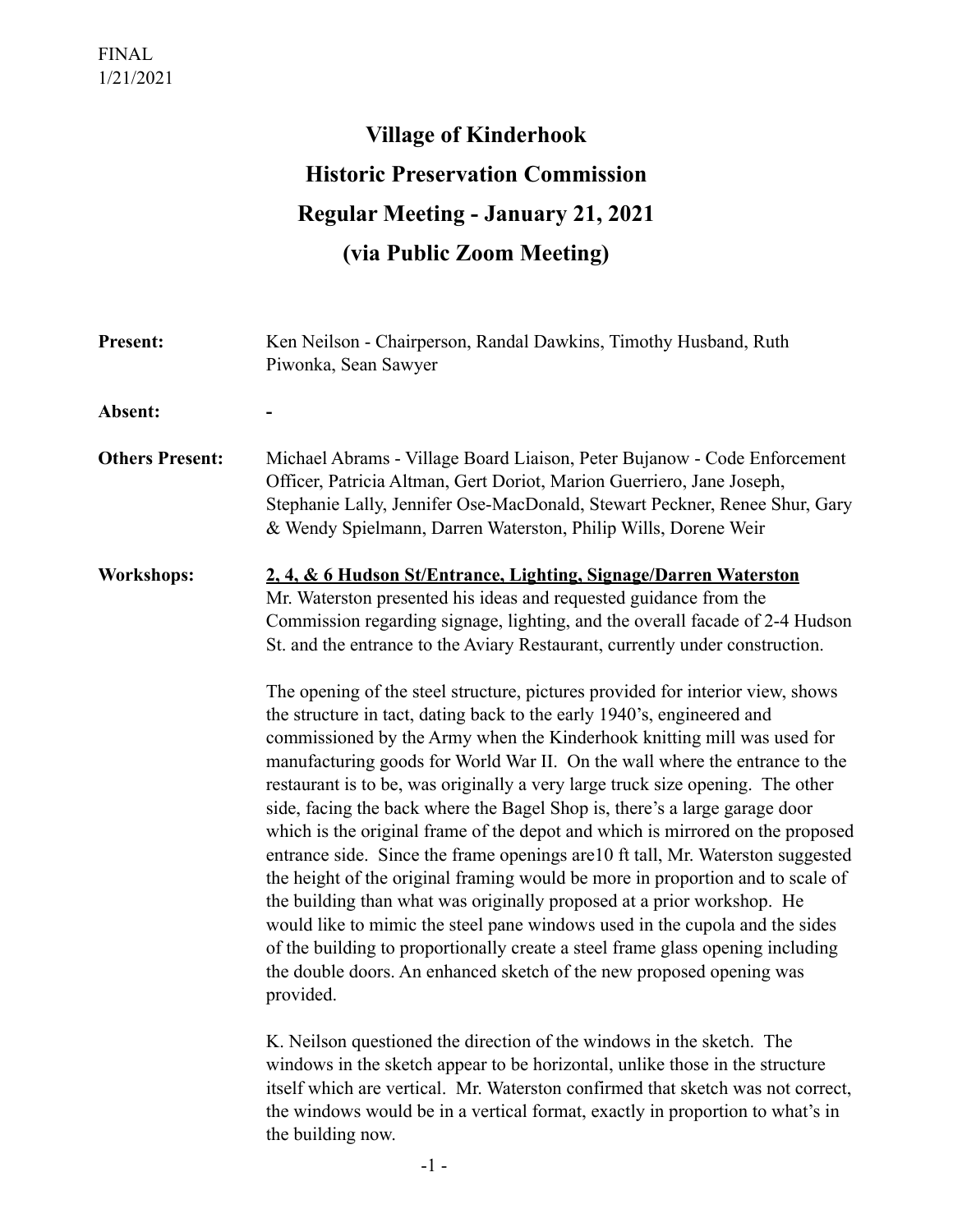Regarding the brick on the wall of the proposed entrance to the restaurant, this brick is a "false wall" built in the early 1970's against the corrugated steel wall of the building and is not structurally sound. The thought may be to possibly remove the brick and leave the corrugated steel exposed. It was suggested the brick could be repurposed for walkways or used in the gardens. Mr. Waterston suggested he could present a drawing with the brick and with the exposed corrugated steel wall for the Commission to review.

 R. Dawson asked for clarification of the proposed opening of the entrance to the restaurant. The sketched opening has the eave of the adjoining building in the opening itself. Mr. Waterston stated the actual opening of the entrance will be centered on the wall, away from the building eave.

 Lights for the back and the surrounding gardens will be dim and low lit, quiet and discreet. 1940's structure of the Aviary Restaurant will lend itself to the gooseneck fixtures, subdued in its design. Kitchen, herb, and manicured gardens, along with seating areas will be incorporated in the landscape, all to be low lit and preferably with one type of light fixture to keep with continuity.

 In the front of the building, 2-4 Hudson St. known as the Hat Factory, an entirely different approach with the lighting will be needed, 19th century street lamps to keep the historic integrity of the building.

 Unified signage hanging from the building, including the back for retail space. keeping the same signage style throughout. Possibly installing some kind of awning on the front entrances, working with new neighbor who recently bought the real estate building and agreed to somewhat unify the facade to become one street front.

## **1-3 Broad St/Sails, Front Stoop, Railings, Window-Door/P. Calcagno**

 (Paul Calcagno was absent due to an appearance before the Town Planning Board, HPC reviewed his submissions in his absence.) Mr. Calcagno would like to replace the stone steps with a thicker piece of stone in front of Bagel Shop. Current steps are of different heights. He would also like to install a wrought iron railing to make a safer entrance. R. Piwonka was not in favor of replacing the existing steps since they are original, she had no objection to the handrail. Discussion was had regarding the steps, handrail, and accessibility/ADA. S. Sawyer stated he would visit the site to look at the steps.

 Sails: Discussion was had regarding the sails and attachment to existing posts. Suggestions were made to possibly use table umbrellas rather than sails.

 Back building, Mr. Calcagno would like to remove the large bank of windows, thought to be installed during the 1970's and replace with an entrance door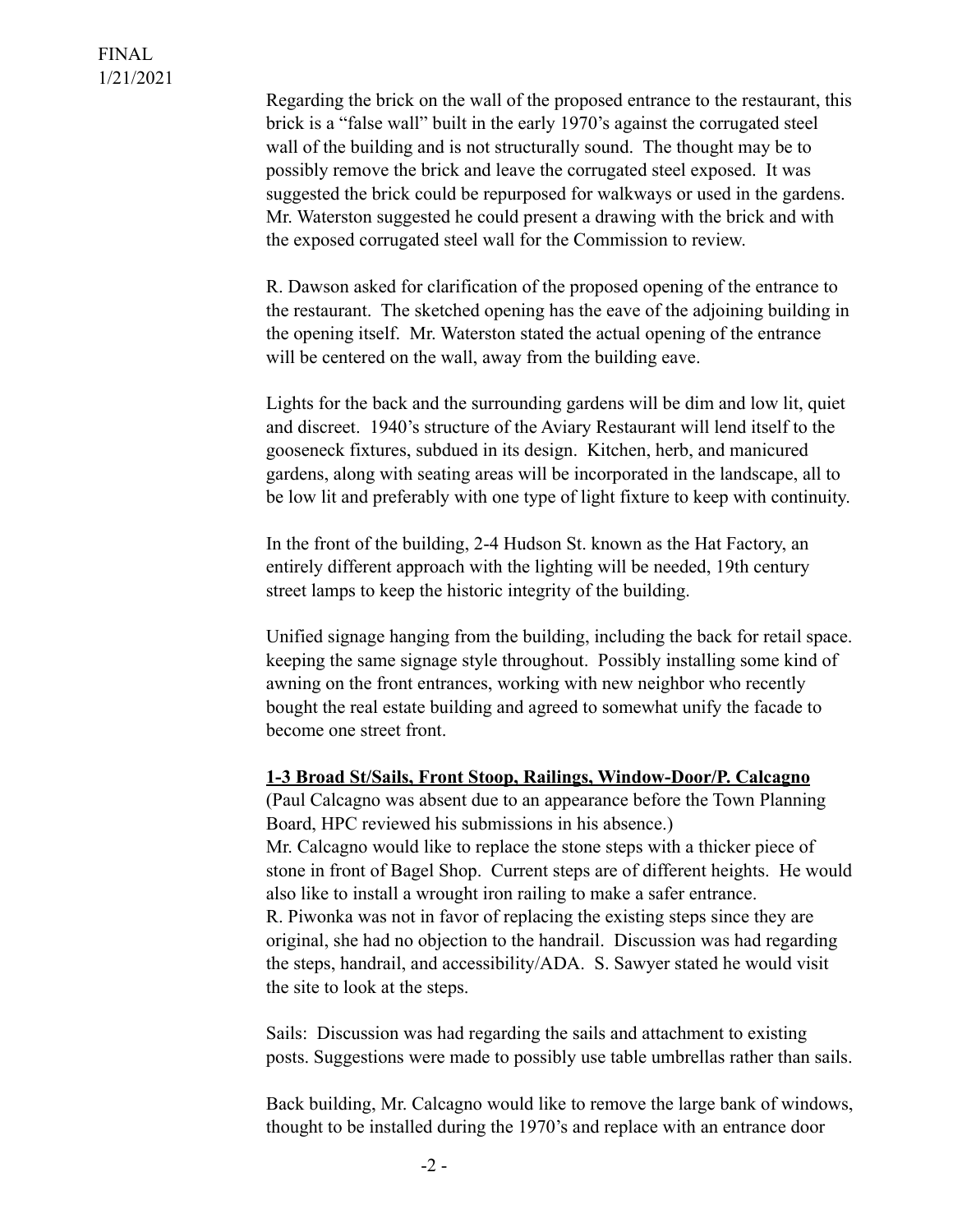| <b>FINAL</b><br>1/21/2021 | and double hung window. The Commission request drawings for another                                                                                                                                                                                                                                                                                                                                                                                                                                                                                                                                                                                                                                                                                                                                     |
|---------------------------|---------------------------------------------------------------------------------------------------------------------------------------------------------------------------------------------------------------------------------------------------------------------------------------------------------------------------------------------------------------------------------------------------------------------------------------------------------------------------------------------------------------------------------------------------------------------------------------------------------------------------------------------------------------------------------------------------------------------------------------------------------------------------------------------------------|
|                           | workshop or an application with a drawing.                                                                                                                                                                                                                                                                                                                                                                                                                                                                                                                                                                                                                                                                                                                                                              |
|                           | <b>5 Broad St/Fence/P. Calcagno</b><br>Mr. Calcagno would like to install a fence in the front of the building, like the<br>fence at the library.                                                                                                                                                                                                                                                                                                                                                                                                                                                                                                                                                                                                                                                       |
|                           | K. Neilson brought the meeting to order at 7:32 pm.                                                                                                                                                                                                                                                                                                                                                                                                                                                                                                                                                                                                                                                                                                                                                     |
| <b>Minutes:</b>           | Motion made to approve the Regular Meeting Minutes of November 19, 2020.<br>Moved: T. Husband; Second: R. Dawkins. Motion carried.                                                                                                                                                                                                                                                                                                                                                                                                                                                                                                                                                                                                                                                                      |
| <b>Funds Remaining:</b>   | Update at next meeting                                                                                                                                                                                                                                                                                                                                                                                                                                                                                                                                                                                                                                                                                                                                                                                  |
| Correspondence:           |                                                                                                                                                                                                                                                                                                                                                                                                                                                                                                                                                                                                                                                                                                                                                                                                         |
| <b>New Business:</b>      | 5 Broad St/Exterior Wall Lights/Jennifer Ose-MacDonald<br>Jennifer Ose-MacDonald presented the Commission with her application to<br>install two exterior wall lights. One on each side of the first floor front door<br>using existing electrical source. Lights are oil rubbed solid bronze with<br>polished steel reflectors. Photos and model # provided with application.<br>Dimension of fixtures: 21.63 High x 7.38" wide x 4" deep.<br>Motion made to approve the exterior lighting fixtures as presented in the<br>application meeting criteria in Chapter 75-7C $(1, 2, 3, \& 4)$ .<br>Moved: R. Dawkins; Second: T. Husband. Motion carried.<br>Applicant to send a \$10 application fee to the Village Clerk. (\$10 application<br>fee was received.)                                       |
|                           | 13 Hudson St/Roof/Patricia Altman<br>Patricia Altman presented her application to replace her existing cedar roof<br>which was installed back in 1997. The condition of the exiting roof is in<br>rough shape and homeowner has repaired, flashed, interior damage is now<br>occurring. Material selected, GAF Timberline HD Shingles approximates the<br>appearance of cedar and has been approved previously in the historic district.<br>The color selected is weathered wood. Gutters replaced previously and will<br>not be replaced at this time.<br>Motion made to replace the existing cedar shake with the specified shingles in<br>the application meeting criteria in Chapter $75-7B(2)$ , and Chapter $75-7C(1)$ ,<br>$3, & 4$ ).<br>Moved: T. Husband; Second: R. Piwonka. Motion carried. |
|                           |                                                                                                                                                                                                                                                                                                                                                                                                                                                                                                                                                                                                                                                                                                                                                                                                         |